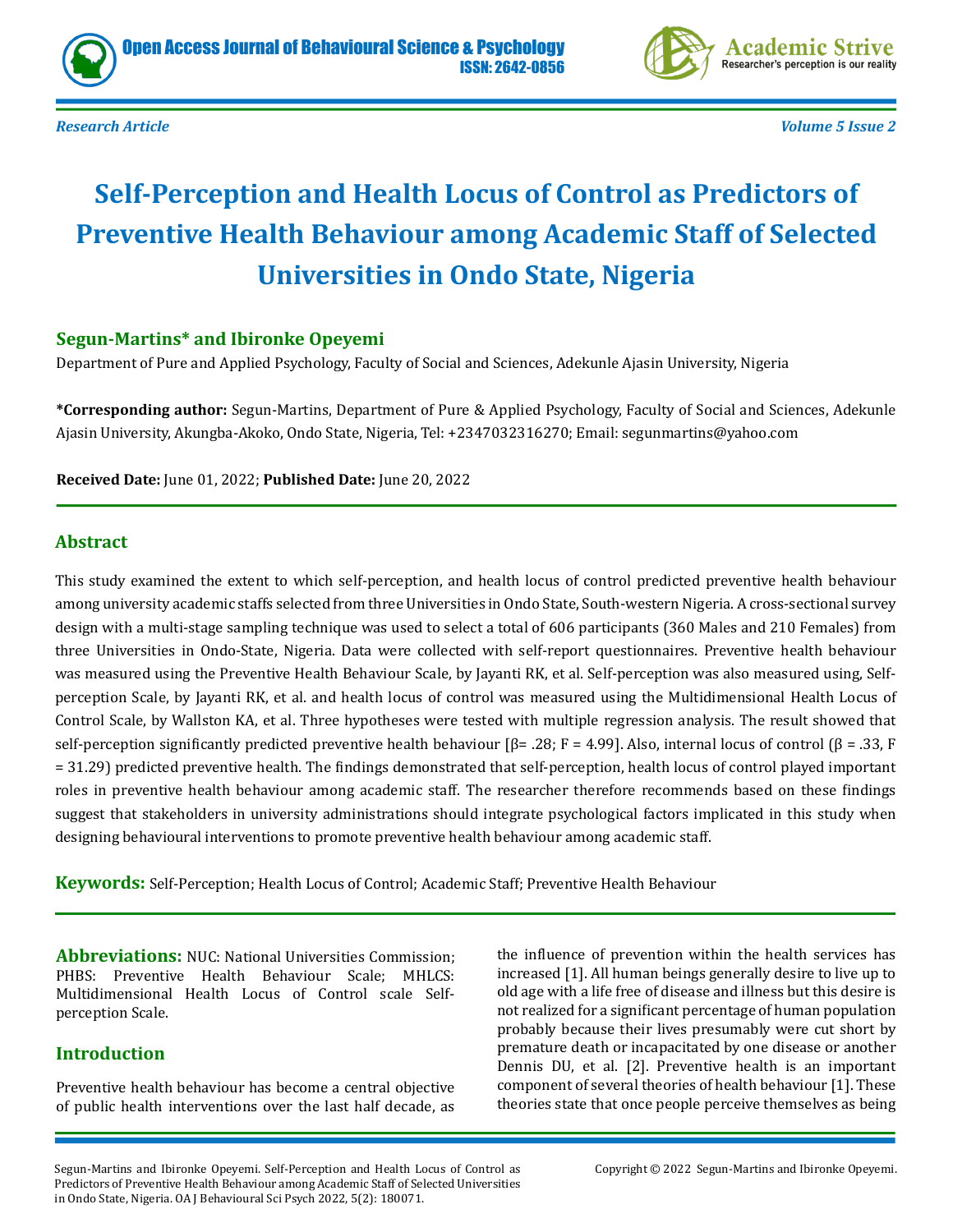susceptible to health risks, they form intentions to take preventive actions or to give up risky health behaviour [2].

Over the years, the focus of public health movement has shifted from the management and treatment of infectious diseases, which was the preoccupation of the first half of the twentieth century, to modification of life style into preventive health behaviours [1]. Today, world leaders are focusing on preventive healthcare rather than curative medicine. This notion has provided a platform for a paradigm shift in healthcare practice [2]. The attendant consequences of this has entailed a shift by public health physicians from research on how to control different diseases, to preventive health behaviour and the need to form alliance with experts in preventive behaviour [1].

From an academic standpoint, it is important to understand the factors which lead people to develop preventive health behaviors [3]. Many health conditions are caused by lifestyle choices, such as problem drinking, substance use, smoking, reckless driving, overeating, or unprotected sexual intercourse [2]. The key question in health behaviour research is how to predict and modify the adoption and maintenance of health behaviours [1]. Fortunately, human beings have, in principle, control over their conduct. Health-compromising behaviours can be eliminated by self-regulatory efforts and health-enhancing behaviours can be adopted instead, such as physical exercise, weight control, preventive nutrition, dental hygiene, condom use, or accident prevention [3].

In general terms, preventive health behaviour refers to the actions of individuals, groups, and organizations and to those actions, determinant, correlates, and consequences, including social changes, policy development and implementation, aimed at improving coping skills and enhanced quality of life [2]. Scientific literature has identified three types of health behaviour: preventive health behaviour, illness behaviour, and sick-role behaviour. Preventive health behaviour is any activity undertaken by an individual who believes to be healthy for the purpose of preventing or detecting illness in an asymptomatic state [4]. Preventive health behaviours are typically identified as having salutary effects on physical and mental well-being, and it is conceptualized as wellness maintenance activities and avoidance of risk behaviours [4]. Preventive health behaviour generally follows from a belief that such behaviour will benefit health. An obvious example is quitting smoking to reduce the chances of early morbidity and mortality. It does not follow, of course, that all beliefs on which preventive behaviours are based are well founded, nor that the resulting behaviours will have the desired outcomes [2].

Preventive actions can help reduce, but not entirely eradicate, the chances of contacting a disease or illness [4]. The strength of the cause and effect relationship between

certain behaviour and the health problem one is trying to prevent will determine the impact performing the behaviour will have on reducing the risk [2]. A variety of psychosocial factors account for individual differences in the propensity to undertake preventive health behaviours, including; demographic factors, social factors, emotional factors, perceived symptoms, personality factors and cognitive factors [4].

Many researches have shown that self-perception is the main determinant of preventive health behaviours [5]. According to this paradigm, self-perception is a function of expectations about the outcomes that will result from one's engaging in health behaviour and expectations about one's ability to engage in or execute the health behaviour. Thus "outcome expectations" consist of beliefs about whether a given health behaviour will lead to given outcomes, whereas "efficacy expectations" consist of beliefs about how capable one is of performing the behaviour that leads to those outcomes. It is emphasized that both outcome and efficacy expectations reflect a person's beliefs about capabilities and behaviouroutcome links [1]. Perceived self-perception represents one core aspect of social-cognitive theory [6]. While outcome expectancies refer to the perception of the possible consequences of one's action, perceived self-perception refers to personal action control or agency. A person who believes in being able to produce a desired effect can conduct a more active and self-determined life course. Health specific self-perception is a person's optimistic self-belief about being capable to resist temptations and to adopt a healthy lifestyle [5].

Bandura A, et al. [6] argues that perceived self-perception influences all aspects of behaviour, including the acquisition of new behaviours (e.g., a sexually-active young adult learning how to use a particular contraceptive device), inhibition of existing behaviours (e.g., decreasing or stopping cigarette smoking), and dis-inhibition of behaviours (e.g., resuming sexual activity after a myocardial infarction). Self-perception also affects people's choices of behavioral settings, the amount of effort they will expend on a task, and obviously, perceived self-perception predicts degree of therapeutic change in a variety of settings [7]. Weinstein (1983) cited in, Bandura A, et al. [7] posit that individuals ignore their own risk increasing behaviour (I drink lots of alcohol but that's irrelevant) and focus on a risk reducing behaviour (but at least I don't smoke). Another personality trait often associated with preventive health behaviour is locus of control.

Locus of control is one such generalized expectancy in Rotter's social learning theory [8]. It refers to the person's belief as to whether control over valued reinforcements is internal or external to the person. (Locus is the Latin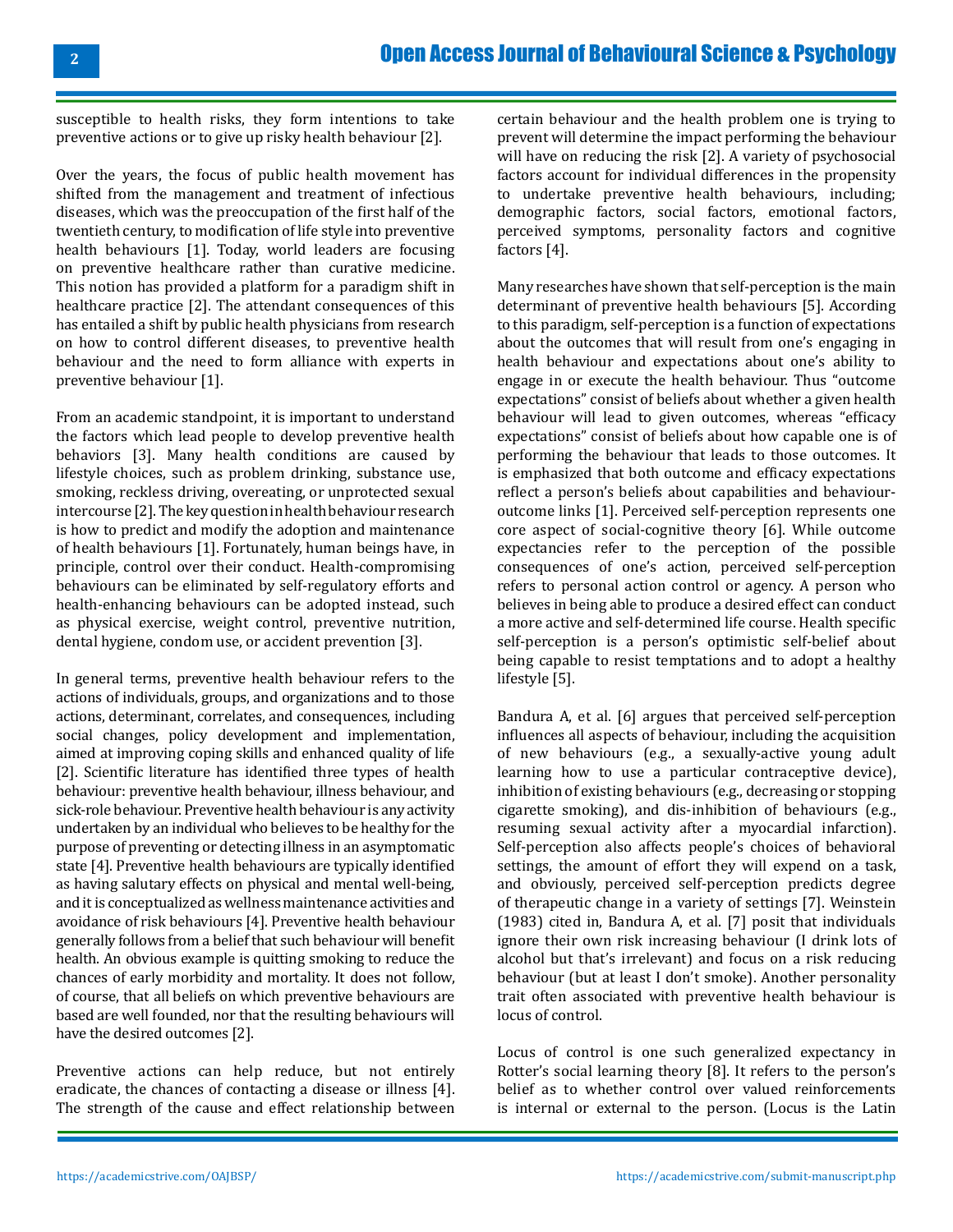# [Open Access Journal of Behavioural Science & Psychology](https://academicstrive.com/OAJBSP/)

word for 'place'.) A person with an internal locus of control orientation believes that reinforcements are a consequence of either some action (or set of actions) in which the person engages, or of some relatively enduring characteristic (or set of characteristics) of the actor and a person with an external locus of control orientation believes that reinforcements are the result of forces outside of the person, either the situation itself or the action(s) of other people. Also included under 'external' locus of control is the belief that reinforcements are only determined by fate, luck or chance. An external belief orientation is typically equated with a perception of lack of control over reinforcements [8].

Ihinmoyan T, et al. [8] stressed that, health locus of control arise from a person's belief concerning his/her health, whether control over his or her health is controlled by internal or external factors. Internal factors involve the individual belief of responsibility and control of anything that happens to him or her, while external involves ascribing the control and responsibility to external factor. When individual beliefs responsible for certain behavioural change that happen or that are about to happen he/she can easily engage in preventive behaviour, this refers to internal loci of control, and when the individual perceive that he or she been controlled by external factors and that he/she cannot do anything to change the situation, this situation refers to external loci of control.

#### **Statement of the Problem**

In Africa, approximately 7.5 million avoidable medical and surgical procedures are performed annually (African Center for Disease Control and Prevention, 2003), while approximately 18.9 million people around the world are hospitalized unnecessarily. With staggering reports as those cited above, the need for alternatives to curative medicine cannot be over emphasized. Medical researchers have postulated a number of alternatives including but not limited to herbal treatments, yoga techniques, acupuncture and preventive healthy lifestyle regime [1].

Of the stated alternatives, preventive health behaviour have garnered immense interest across healthcare fields and several lifestyle behaviours have been suggested which includes but not limited to exercising, dieting, healthy behaviours like non-smoking have been encouraged in the last century in a bid to stem curative medical practices which are expensive [2]. Hence, the necessity to understand and sustain preventive healthy behaviour becomes the bane of most contemporary medical researches (Centers for Disease Control and Prevention, 2003).

Several authors Dennis DU, et al. [2]; Ihinmoyan T, et al. [8] have pointed out that preventive health behaviours may have

a positive impact on quality of life via delaying the onset of chronic disease and extending active lifespan. Human behaviour, especially health behaviour, is complex and not always readily understandable. It may also not be related to health per se, since motivation for health behaviour is dynamic and not static. Most people are aware that if they smoke they will have an increased risk of getting lung cancer [2]. Some people who do not smoke get lung cancer, of course, but the numbers are small. Similarly, wearing a seat belt reduces the chance of dying in an automobile crash, yet it does not guarantee that the individual involved will not be seriously hurt.

This study intends to provide links and associations by examining the predictive roles of self-perception and health locus of control as predictors of preventive health behaviour among academic staff of selected Universities in Ondo State Nigeria. Exploring preventive health behaviour from this angle might help promote preventive health behaviour in Nigeria. It would be pertinent to ask some relevant questions:<br>• Would self-perception predict preventive health

- Would self-perception predict preventive health behaviour?
- • Would health locus of control predict preventive health behaviour?
- Would self-perception and health locus of control would jointly predict preventive health behaviour?

#### **Purpose of the Study**

This study mainly examined personality factors, selfperception, comparative optimism and health locus of control as predictors of preventive health behaviour among academic staff of selected Universities in Ondo-state, Nigeria. Based on the research questions above, the specific purpose of this study was to;<br>• Determine when

- Determine whether self-perception predict preventive health behaviour of Universities Academic Staff.
- • Assess whether health locus of control predict preventive health among academic staff of selected Universities in Ondo State, Nigeria.
- • Examine the joint effect of all the predictor variables (health locus of control, comparative optimism, and self-perception) on preventive behaviour of Universities Academic Staff.

#### **Hypotheses**

- • Self-perception will significantly predict preventive health behaviour among academic staff in selected Universities in Ondo State.
- • Health locus of control will significantly predict preventive health behaviour among academic staff in selected Universities in Ondo State.
- Self-perception and locus of control will significantly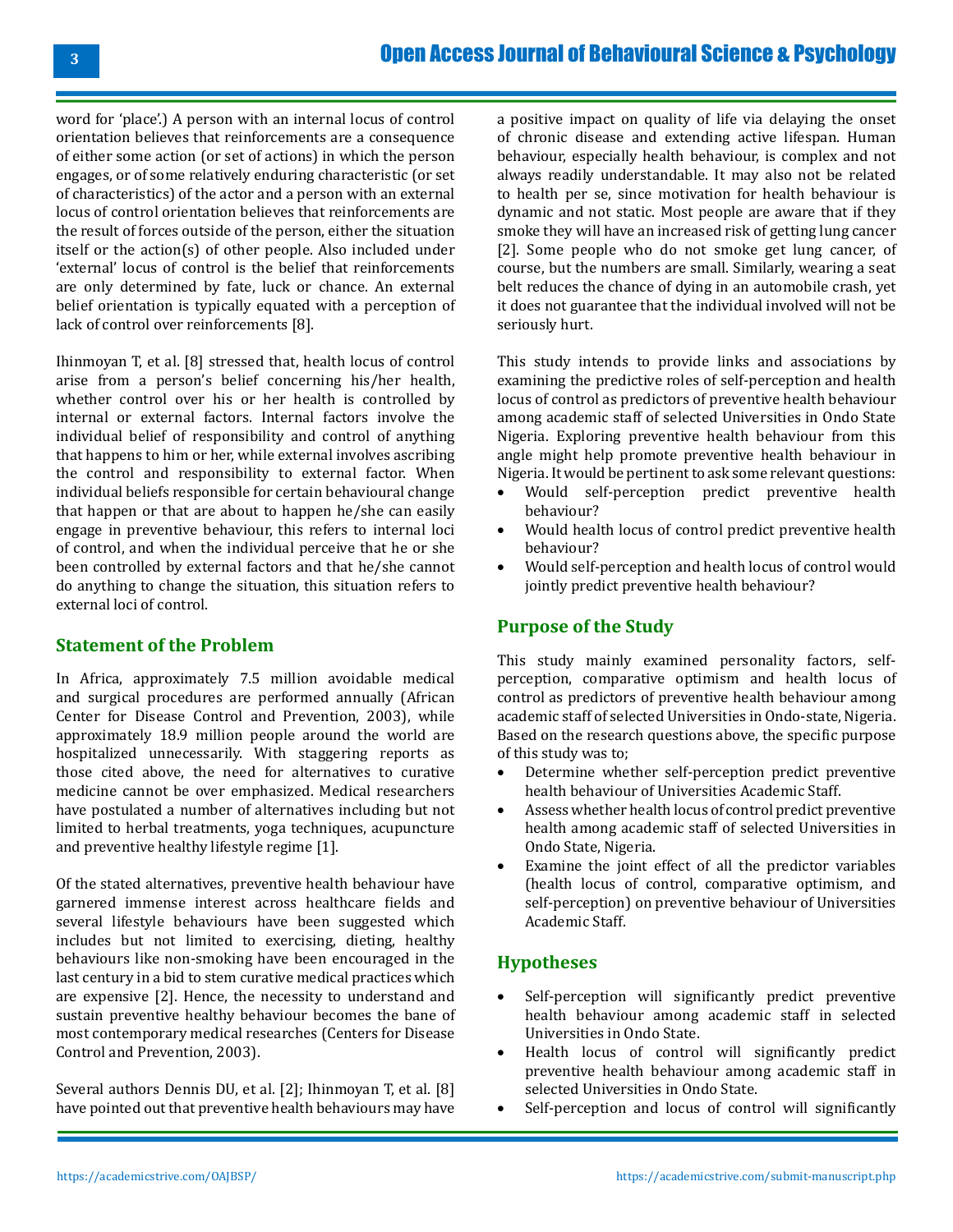predict preventive health behaviour among academic staff in selected Universities in Ondo State.

## **Methods**

#### **Research Design**

A cross-sectional survey design was adopted in the study. Moreover, variables of this study were not actively manipulated. The dependent variable is preventive health behaviour while the predictor variables are self-perception and health locus of control.

#### **Participants**

The participants for the study were pooled from both government and privately owned universities in Ondo State, South-West Nigeria. The participants for the study were selected from a pool of academic staff from one State University (Adekunle Ajasin University, Akungba-Akoko), one Federal University (Federal University of Technology, Akure) and a privately owned University (Achievers University, Owo) all situated in Ondo State. There were more

males (65%) than females (35%). Majority of participants were between the ages of 31-50 years (69%). Majority of participants were also in the senior lecturer and lecture I cadre (61%) with very few participants being professors (6%), assistant lecturers (7%) and graduate assistants (9%). Data on job tenure showed that 42% of the samples have spent 6-10 years in the University while only 7% have spent more than 15 years. Lastly, majority of participants had Ph.D. degrees holders (68%) while the remaining had either MSc. or BSc. degrees.

#### **Sampling Techniques**

A multi-stage sampling technique was adopted for the study. The choices of universities for the study were made using convenient sampling technique. While purposive sampling technique was used to select academic staff in the selected universities because of the schedule of duties and the nature of meetings that academic engage. However, each of the respondents was accessed using snowballing sampling technique; as a result, respondents gave referrals to others that are interested in participating in the study (Table 1).

| <b>Respondents</b>     | <b>Number of Available</b><br><b>Staff</b> | Gender      |               | <b>Confidence Interval</b> |                        |  |
|------------------------|--------------------------------------------|-------------|---------------|----------------------------|------------------------|--|
|                        |                                            | <b>Male</b> | <b>Female</b> | 95%                        | <b>Required Sample</b> |  |
| The State University   | 359                                        | 223         | 136           | 2.69                       | 180                    |  |
| The Federal University | 768                                        | 460         | 308           | 2.03                       | 384                    |  |
| The Private University | 84                                         | 54          | 30            | 2.01                       | 42                     |  |

**Table 1:** Showing Respondents, Number of Available Staff, Confidence Level and Sample Needed.

Based on this, the analysis of the number of questionnaires distributed among the 3 selected tertiary institutions is

- presented below:<br>• The State Univ The State University =  $50\%$  of  $359 = 179.5$  (180)
- The Federal University =  $50\%$  of  $768 = 384$
- The Private University =  $50\%$  of  $84 = 42$

Gender of the participants sampled from the three Universities were; 396 Males and 210 Female participants. Total number of Participants =  $342 + 180 + 42 = 606$ .

#### **Instruments**

The study made use of a self-reported questionnaire, which comprises of six sections (A-F).

**Section A:** Socio-Demographic Information. This section includes information on: Age, Sex, Marital Status, Educational Qualification and Job Status of the respondents, Job tenure.

**Section B:** Self-Efficacy Scale: (SES). Self-Efficacyp Scale was used to measure self-perception. The SES was developed by Jayanti RK, et al. [9], a 5-item scale measured on a 5-point scale, ranging from 1-strongly disagree to 5-strongly agree. Examples of the items are 'I usually make an attempt to eat a well-balanced diet' 'I usually make an attempt to exercise

regularly', and 'In the long run, people who take care of themselves stay healthy'. Jayanti RK, et al. [9], reported the reliability ranged from a low of .91 to a high of .92, reflecting acceptable internal consistency. The SES was scored by summing the total number of responses, divided by the total number of items, as such high scores indicate self-perception and low scores indicate lower tendency in self-perception in an individual or group of individuals. The SES was validated by Dennis DU, et al. [2] the concurrent validity of the SES, with academic staff and undergraduates with the Selfperception Scale: (SES), with 5 items to evaluate the presence of self-perception symptoms which has been validated for its use on academic population. The present study reported a Cronbach's Alpha reliability coefficient of .90. The pilot study showed a construct validity of the items of the SES revealed the Kaiser-Myer-Olkin measure of sampling adequacy was KSO-MSA=.87. The SES explained 31.6% of the variance with an eigenvalue of 3.17 and Cronbach's Alpha of .88.

**Section C-D:** Multidimensional Health Locus of Control Scale: MHLCS: Health locus of control was measured using Multidimensional Health Locus of Control scale developed by Ihinmoyan T, et al. [8]; Wallston KA, et al. [10]. The MHLCS is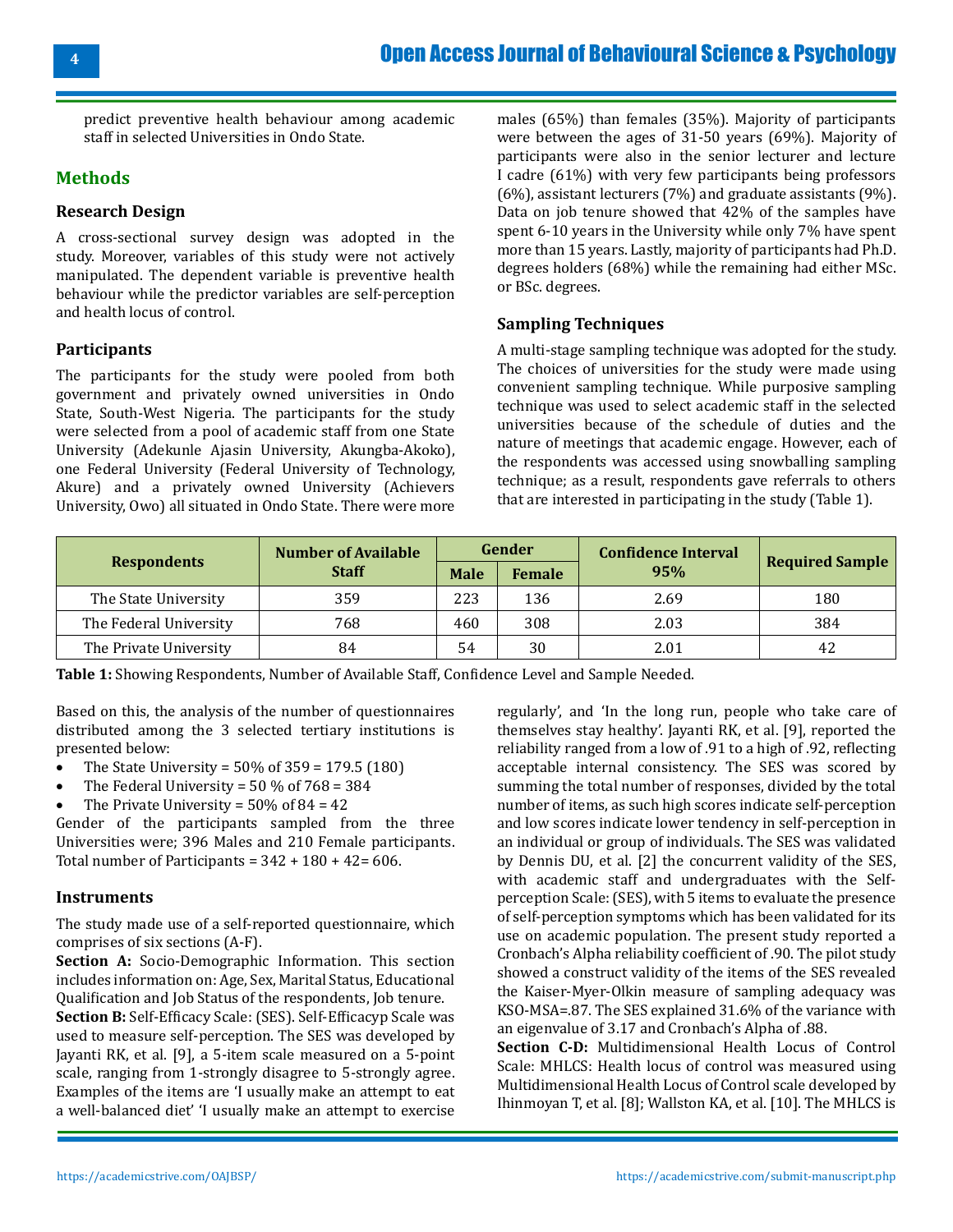an 18-item scale measured on a 6-point scale ranging from 1= Strongly Disagree to 6= Strongly Agree. The scale was a selfreport measure intended for use in the general population to assess an individual's internal belief, chance belief and powerful other belief. Sample items for each dimension are: 'if I become sick, I have the power to make myself well again' (Internal Belief), "Often I feel that no matter what I do, if I am going to get sick, I will get sick (Chance Belief) and if I see an excellent doctor regularly I am less likely to have health problems (Powerful others)". Wallston KA, et al. [10] reported a Cronbach Alpha reliability coefficient of .94. Ihinmoyan T, et al. [8] reported a reliability coefficient of 95. This study reported a Cronbach's Alpha reliability coefficient of 95. The present study showed a construct validity of the items of the MHLCS revealed the Kaiser-Myer-Olkin measure of sampling adequacy was KSO-MSA= .89. The MHLCS explained 32.6% of the variance with an eigenvalue of 3.37 and a Cronbach's Alpha of 91 [11].

**Section E-F:** Preventive Health Behaviour Scale PHBS: Preventive health behaviour was measured using Preventive Health Behaviour Scale (PHBS) developed by Jayanti RK, et al. [9] which was an off-shoot of the modified version of the Preventive Test Inventory scale, originally developed by Moorman and Matulich (1993). The PHBS was designed as a measure of general preventive drive and motivation in individuals. The PHBS is a 3-point scale, where 1 = Never,  $2 =$  Sometimes, and  $3 =$  Always. The PHBS a 17-item scale, which was summated to arrive at a measure of preventive health care behaviours. Sample of item is how often you eat a well-balanced diet. The PHBS has several advantages as a self-report instrument for assessing preventive health behavioural outcomes. The items were stated in simple terms that make it easier for respondents to understand and to respond, the scale is self-administered within a short period of time, the index scores are easily interpreted. The PHBS obtained data on both interviewer-rated and self-rated preventive health dimensions.

Jayanti RK, et al. [9] reported at the coefficient reliabilities of the PHBS ranged from a low of 89 to a high of 93, reflecting acceptable internal consistency. Dennis DU, et al. [2] reported that direct assessment of reliability was carried out in various centres using test/retest method, simultaneous interviews, interclass correlation coefficient was used to analyse the reliability of item rating and the author reported the range found was 85 to 96 with median of 77 using the statistic Kappa. Reliability over a 2-month period and a 4-month period produced a test-retest coefficient of 93 and internal consistency for adolescent groups ranged from 82 to 93. The construct validity of the PHBS revealed the Kaiser-Myer-Olkin measure of sampling adequacy (KSO-MSA) of 68. The PHBS explained 30.2% of the variance with an Eigenvalue of 3.67 and a Cronbach's Alpha of 76.

#### **Procedure**

The study was conducted in academic settings in order to provide ecological validity. Due to the busy schedule of the academic staff that participated in the study, the researcher used snow balling sampling technique so that the desired number of academic staff would be assessed. The purpose of the study was explained to the participants who volunteered as they were also given assurance of confidentiality and anonymity of their identities and responses. In addition, the respondents were told that there is no right or wrong answers, and as such should try to be as honest as possible in their responses. However, below are the inclusion and exclusion criteria, in other to control for outliers within the study.

#### **Inclusion Criteria**

- The participant must be a member of academic staff for at least six months as at the time of this study.
- The participant must have the capacity to give informed consent.
- The participant must be ethnically Nigerian.<br>• The patient must be able to read and underst
- The patient must be able to read and understand English language.

#### **Exclusion Criteria**

- The participant who has not worked up to six months and a member of academic support staff.
- The participant must not be chronologically older than 60 years of age.
- The participant must not have any form of physical challenge (i.e., blind, lame, deaf and dumb).
- The participant who is non-literate in English language.

#### **Data Analysis**

In order to determine the extent and direction of associations among the study variables, Pearson Product Moment Correlation was used to test the extent and direction of study variables used in the study. However, for hypothesis 1, 2 and 3 was tested using multiple regression analysis.

#### **Results**

Test of Relationship among the Study Variables Table 2.

| <b>Variables</b>           |               |               |      | R <sub>2</sub> | df                    |  |
|----------------------------|---------------|---------------|------|----------------|-----------------------|--|
| Self-perception            |               | $0.28$   1.35 | 0.24 |                | $0.06$  2(586) 8.28** |  |
| Health Locus of<br>control | $0.33$   2.32 |               |      |                |                       |  |

Note: \*p.0.01

**Table 2:** Summary of Correlation Matrix Showing Inter-Variable Relationships among the Study Variables.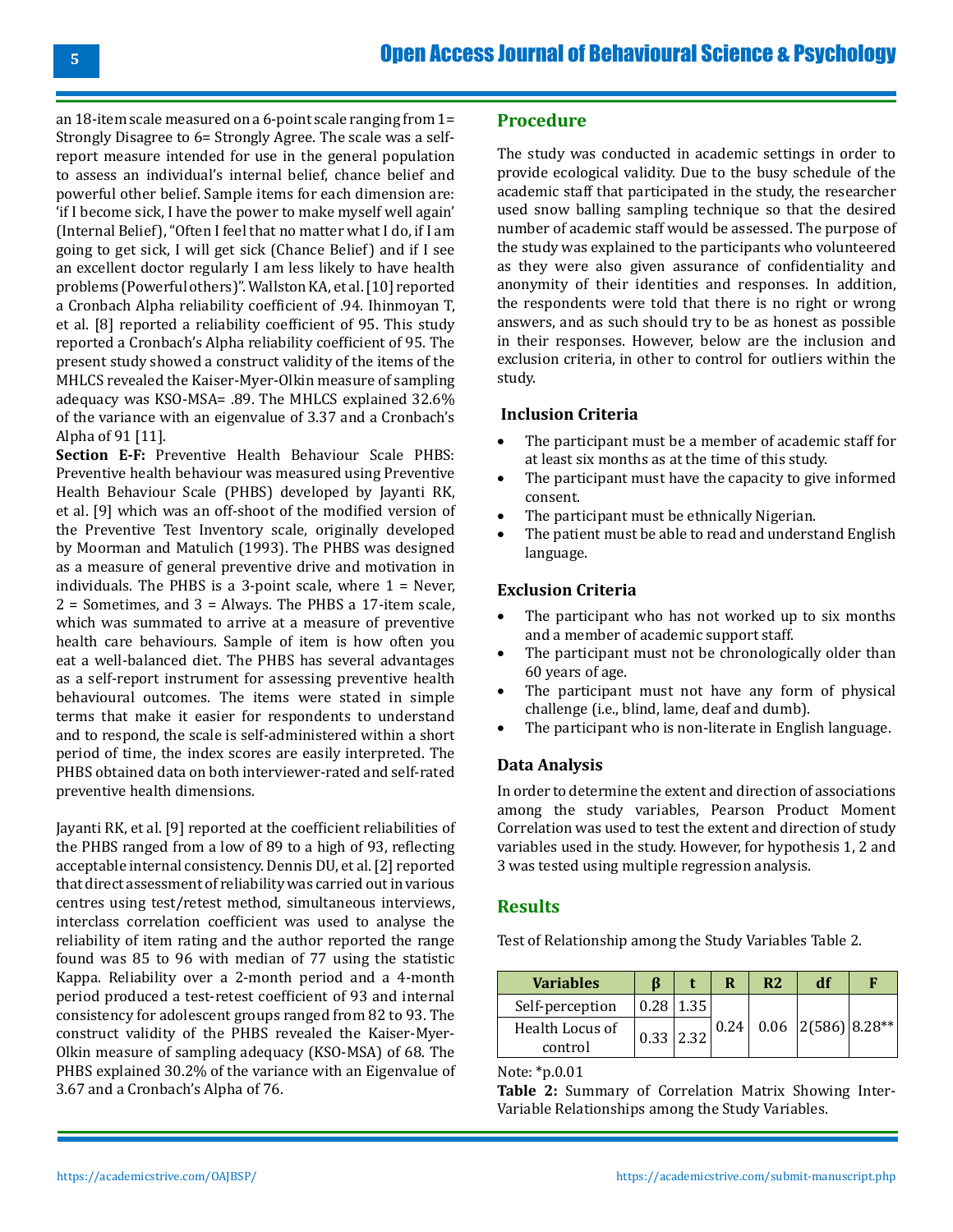From the Table 2 above, the results indicated that selfperception showed significant relationship with preventive health behaviour [(β = (588) = -.28, *p <* .0001)]. Therefore, hypothesis 1 was accepted. In addition, health locus of control  $[(\beta = (588) = .33, p < .0001)]$  was positively significantly related with preventive health. Therefore, hypothesis 2 was accepted. On the contribution of self-perception and health locus of control reported  $R^2$  of 6%. Therefore, hypothesis 3 was accepted.

## **Discussion**

The findings revealed that self-perception significantly predicted preventive health was significantly and negatively related with internal locus of control  $[β = .28, p < .001]$ . Possible explanation for this is that, individuals with increased level of self-perception tend to show behaviours that not inimical to them. This means that, individuals with increased tendency towards preventive health tend to take precautions especially as it bothers around them and those significant to them. Self-efficacious individuals show increased sense of self-awareness and personal hygiene.

The result also revealed that, locus of control  $\beta$  = .33, *p* < .001] significantly predicted preventive health. This result demonstrates that believing one has control over one's own life, the lesser an individual's tendency to demonstrate preventive health behaviour. The findings of paralleled this assumption that individuals with increased levels of locus of control often engage in adherence behaviour and in turn lead to preventive health behavior [2].

# **Conclusion**

Based on the findings, the study has empirically demonstrated that academic staff self-perception and health locus of control demonstrated higher tendency to exhibit preventive health behaviour, than their counterparts. Moreover, the findings revealed that preventive health was significantly related with locus of control. The result of this study also showed that all the independent variables (self-perception and health locus of control) jointly predicted preventive health behaviour. These results demonstrate that self-perception and locus of control play an important role in preventive health behaviours among academic staff.

# **Implications of the Findings**

Findings of the study have some direct practical implications for academic employees and stakeholders in academic institutions. The findings from this study point out the need for National Universities Commission to design and develop intermediation programmers that can help increase effective preventive health practices for academic employees to help

develop and sustain general wellbeing and development within the academia and educational sector. The findings of this study also have practical implications for reviewing and updating Nigerian tertiary education reforms, specifically in relations to teaching, and training of academics. It is therefore suggested that the National Universities Commission should integrate policies that encourages preventive health measures. Against this background, the study expands knowledge in many ways and focus direction on the gains and cost benefits of preventive health practices. Although earlier studies have linked personality and psychosocial variables with preventive health behaviour, this study was one of the first few attempts to empirically investigate correlates of locus of control and optimism dichotomies among academic staff in Ondo State South-western Nigeria. Also, the study extended health prevention study to often ignored occupational group such as academic staff.

# **Limitation of the Study**

Like other research studies, this study has some limitations. These limitations have some technical and procedural implications. First, the variables of this study were measured using self-report questionnaire and the responses of this scale can be susceptible to responder bias which may skew the results of the study. This is because self-report responses often provided are not context-specific and thus ambiguous. Another limitation of the study was with regards to questionnaire. The researcher believes that responder bias could be plausible due to social desirability in participants' responses. The questionnaire had a total of 137 questions, which is rather lengthy; this could result in decision fatigue, fatigue effect and/or response bias, thereby affecting the internal validity of the study. This could cause the participants not to respond accurately and may have clicked the average answer. Therefore, in future studies, the questionnaire should be shortened to reduce this bias.

In addition, the study only made use of three tertiary institutions within one geo-political zone in Nigeria out of the six of them, this may not be enough for generalization to other populations and cultures, thus, it is imperative to state here that, the results of this study should be generalized with caution and restraint. Also, through systematic calculated sampling technique the total population of the present study may not account for the general perception of academic community within Nigeria. This situation implicates the generalizability of the study.

Furthermore, this study does not establish cause-effect relationship as the study was descriptive in nature and technically a survey study. Therefore, it will become impossible to establish the causes of preventive health behaviour and establish any possible effect with the result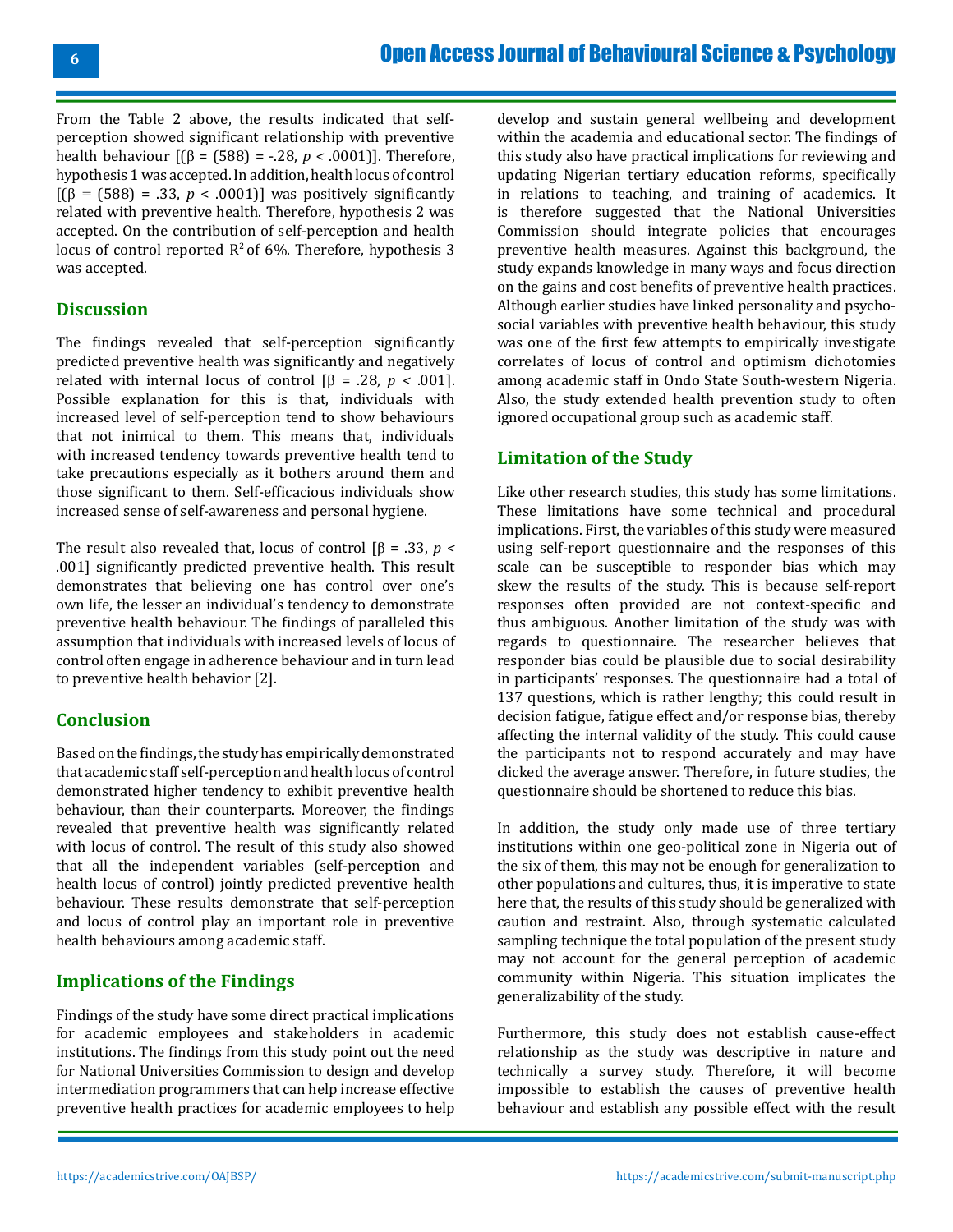obtain from the study.

Despite the limitations of the present study, it expands our knowledge in many ways. Although earlier studies have linked personality constructs, comparative optimism, locus control and self-perception with preventive health behaviour among academic staff, this study was one of the few attempts to empirically investigate correlates of preventive health behaviour in Nigeria. Also, the study extended preventive health behaviour study to often neglected occupational group such as employees in the academia. The present findings also demonstrate that preventive health behaviour may also mean the same thing in Nigeria as perceived in other developed Western countries. The study therefore opens opportunity for further research in other parts of Africa and across different occupational groups.

#### **Recommendations**

Based on the findings of this study, the researcher recommends as follows:

- The National Universities Commission (NUC) are dutybound to take adequate steps in policy implementation with the Ministry of Education in Nigeria to inculcate preventive health measures (symposiums, lectures and exercise programmes for employees) that will directly improve the emotional and social aspects of academic staff life to increase the chances of developing and sustaining a viable tertiary education in Nigeria. In other words, lecturers who work in academic environments in Nigeria shall acquire preventive health development possibilities and training in areas of preventive health development and growth, through policy implementation practices by the Nigerian Universities Commission. This will provide affordability uniformity and due representations of employees across the Federation. More so, like those experienced in the United Kingdom (UK), and central Europe who are already reaping the dividends of preventive health practices which has led to decrease in terms of turnover, absenteeism and mortality in those regions.
- Academic staffs are in direct contact with moulding and shaping the lives of young people. As a result, academic staffs possess strong influence among students. The researcher therefore recommends that the Nigeria universities reforms and policies should be reviewed, specifying issues relating to preventive health and training of academic experts in areas concerning the development and promotion of preventive health practices in Nigeria.
- Preventive healthcare practice needs evidence that is proved by research outcomes. Integration of research evidence into factors such as personality characteristics, optimism- pessimism dichotomies, locus of control,

and other psycho-socio variables by academic staff is essential for the optimal performance among academics. It is therefore recommended that psychologist especially clinical psychologists should intensify more on researches in areas of preventive health behaviour for diverse occupational groups.

• Direction for Future Research: It is recommended that future research should incorporate respondents from the other six geo-political zones in Nigeria, in other to make generalizations that could reflect nation-wide recommendation. Also, future studies should conduct experimental or comparative and longitudinal studies in other to establish cause-effect that the present study may not be able to ascertain. Studies with other professionals outside the academia should be conducted especially non-literate populations, military and para-military personnel, media practitioners, entertainers and so on.

#### **References**

- 1. Adegoke AA (2001) Locus of control and belief on health behaviours in adults in Ile-Ife. Unpublished Master of Science Thesis submitted to the Department of Psychology, Obafemi Awolowo University, Ile-Ife, pp: 97-99.
- 2. Bandura A (1989) Perceived self-perception in the exercise of control over AIDS infection, *In*: Mays VM, et al. (Eds.), Primary prevention of AIDS: Psychological Approaches, Newbury Park, CA, Sage, pp: 128-141.
- 3. Bandura A (1997) Self-perception: The exercise of control. New York: Freeman, pp: 90-92.
- 4. [Both-kewley S, Vickers RR \(1994\) As association](https://pubmed.ncbi.nlm.nih.gov/7965560/) [between major domains of personality and health](https://pubmed.ncbi.nlm.nih.gov/7965560/)  [behaviour. J Pers 62\(3\): 281-298.](https://pubmed.ncbi.nlm.nih.gov/7965560/)
- 5. [Broman CL \(1993\) Social relationship and health-related](https://psycnet.apa.org/record/1994-03002-001) [behaviour. Journal of Behavioural Medicine 16\(4\): 335-](https://psycnet.apa.org/record/1994-03002-001) [350.](https://psycnet.apa.org/record/1994-03002-001)
- 6. Dennis DU (2018) Preventive health: Significance of the Five-Factor Model among selected Psychology undergraduates in Adekunle Ajasin University, Akungba-Akoko, Ondo State. Scientific Journal of Neuroscience 21(1): 222-225.
- 7. [Ihinmoyan T, Dennis UD, Olatunji OD \(2018\) The](https://core.ac.uk/download/pdf/234628557.pdf) [influence of Type A behaviour and locus of control of](https://core.ac.uk/download/pdf/234628557.pdf) [conflict resolution strategies among SME employees in](https://core.ac.uk/download/pdf/234628557.pdf) [Ondo State. European Journal of Business &Management](https://core.ac.uk/download/pdf/234628557.pdf)  [10\(26\): 31-33.](https://core.ac.uk/download/pdf/234628557.pdf)
- 8. [Jayanti RK, Burns AC \(1998\) The antecedents of](https://link.springer.com/article/10.1177/0092070398261002) [preventive health care behaviour. Journal of the Academy](https://link.springer.com/article/10.1177/0092070398261002)